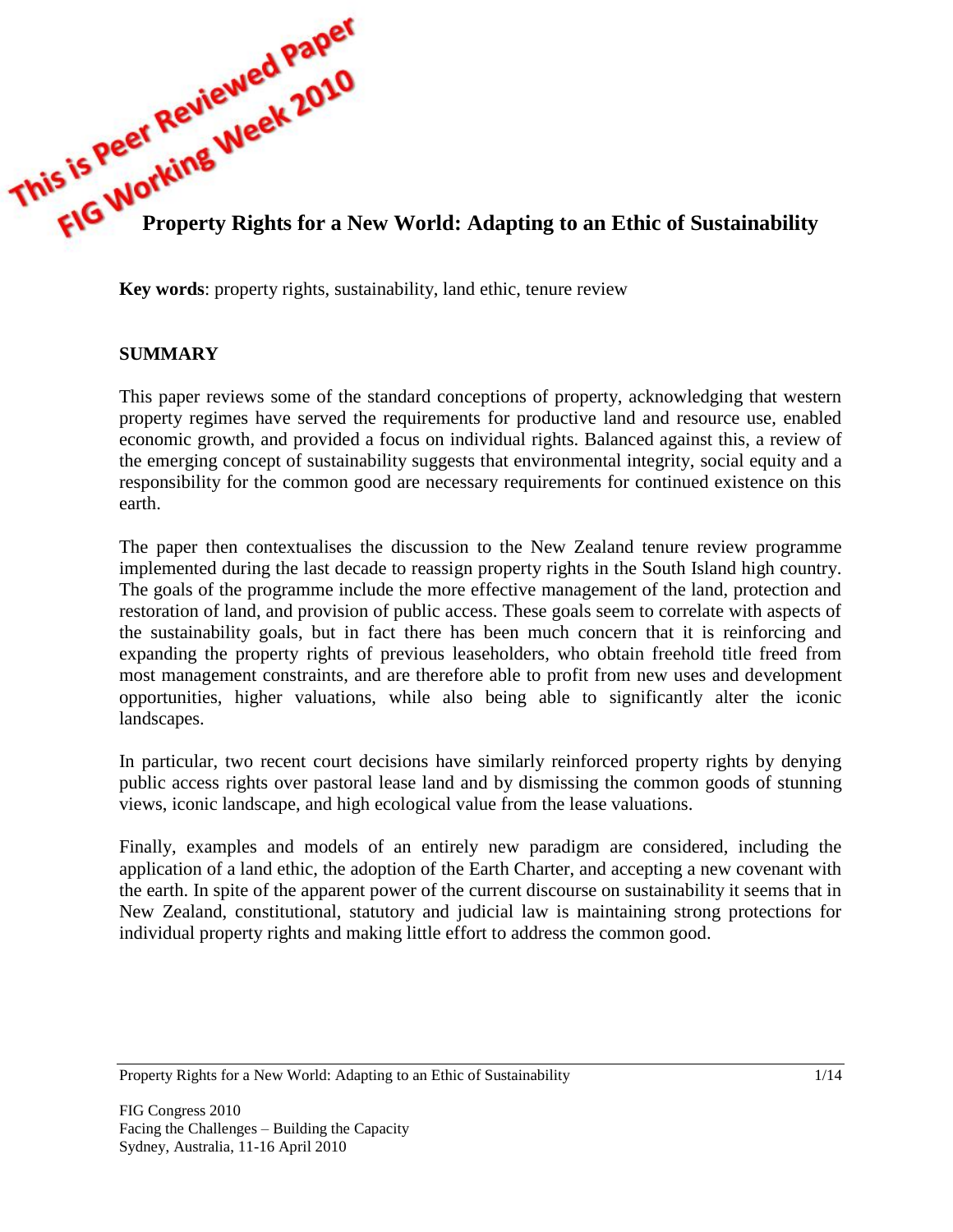# **Property Rights for a New World: Adapting to an Ethic of Sustainability**

# **1. INTRODUCTION**

Before the establishment of a property regime, land was common to all humankind, and when there seems to be plenty to share without causing conflict between users (e.g. hunters, gatherers, pastoralists, and settled home makers) the land can remain as part of the global commons. But as society develops, the demands for individual and private access to property increases. It has been argued that the commons may not provide a satisfactory place or institutional arrangements upon which to base sustainable production (Hardin 1962). Private property has developed to provide benefits to individuals and also to serve the common good. The current property regime has successfully supported the economic growth of the past 200 years of capitalism and colonialism, and as an institution it still holds considerable power. But responses to the environmental losses we are now seeing require institutions to support sustainability; to restore ecosystems, to enhance social and cultural wellbeing, and to adapt to a world of limited resources.

While there are multiple global statements, protocols and agreements promoting sustainability, and in New Zealand, specific legislation, the Resource Management Act, that requires all decision makers to consider the sustainable management of natural and physical resources, the protections of private property stand firm against infringement. Recent New Zealand court cases questioning the nature of property rights in pastoral leases, provided an opportunity to assert a public benefit over a private right, but the decisions followed a conventional property rights perspective and further entrenched the exclusive nature private property.

The following discussion examines some of the philosophy of property; how it has successfully supported economic growth, but how it may fail in the future dealing with environmental sustainability and social equity. The paper concludes by suggesting alternative paradigms that could take us forward into changing environmental and social conditions.

# **2. PROPERTY RIGHTS**

There is nothing inherently prescribed in a property regime. Property regimes develop merely to suit the needs of society. The concept of property is always subject to reinterpretation, and open to change, dependent on the social, economic and environmental conditions of the time. The institution of private property is a social arrangement that has been established to allow for the protection of a bundle of rights that we choose to attach to property. As a part of the public infrastructure of a society, the institution should promote the welfare or common good of society. The institution imposes some costs on society in the form of legislation and regulations, in the establishment of cadastral infrastructure (the public record of these property rights), in the restrictions imposed on the wider public when private rights are asserted, and in the inequality arising from property held by some to the exclusion of others (Rousseau 1755a;34). Society would only initiate such a property regime if the benefits outweighed the costs, so a private property institution must necessarily provide significant benefits to society. The benefits may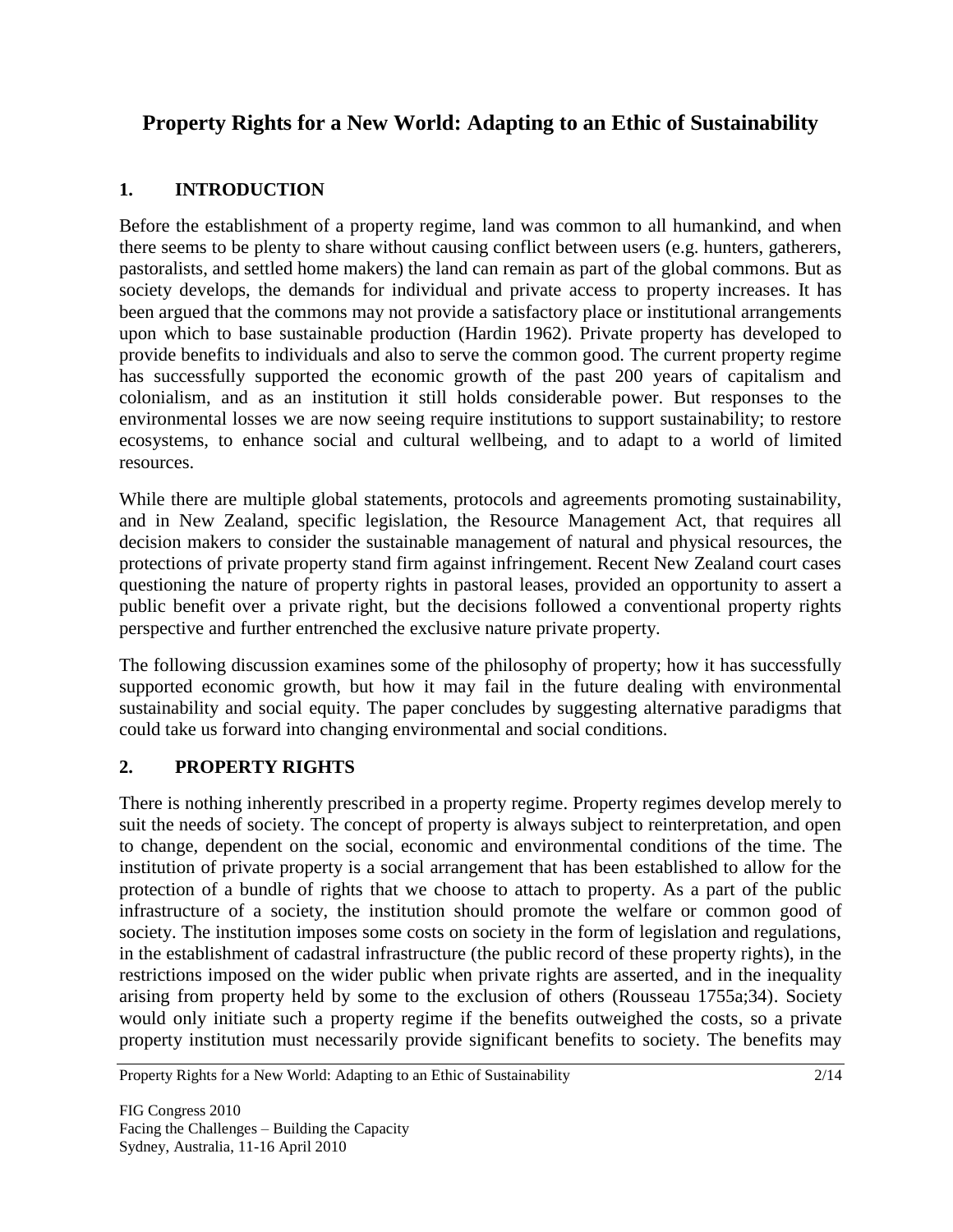include the incentive to use and manage property productively (to add value and increase cash flow from production), to allow for capital gains through a land market, to allow private owners to reap the rewards of investment in land, and generally to contribute to economic growth. Social benefits accrue when individuals have a place of retreat: to seek seclusion and privacy within their exclusive property (Freyfogle 2009;16). Individual freedom is an ideal that is highly valued in western society, and property ownership enhances a sense of freedom.<sup>1</sup> It has also been asserted that property is required to support democracy – the necessary dispersal of power from a central government to a populace empowered by having authority over land and property (Freyfogle 2009;15-16). Land owners have some autonomy from the absolute power of the state. However, other writers recognise that "Private property, far from enhancing democratic institutions, can skew them in favour of the wealthy, and so can undermine the realization of equal participation in the political process" (Ziff 2000;22).

Many philosophers have written about the nature of property, but the influence of John Locke (1690) echoes through the records of colonial and capitalist expansion throughout the new world. Locke asserted that originally the earth was provided by God for all mankind - it was an open commons whereby all people had access to all the land and resources available to them. The land could produce food, shelter and essential needs to simple people living in a state of nature. The land could however be appropriated into private possession by the application of labour. Man [sic] could claim individual (and exclusive) property in as much as he could till, improve, cultivate and use, subject to a limit; he should only take what he needs and not so much as will spoil (Locke 1690;132). This benefited all mankind because the land could be vastly more productive as a result of individual labour, and such additional productivity could allow for the development of a civil society. So private property came into being by individuals working the land, and the value in land was almost completely to be gained from the labour applied to the land, not from the land itself:

what is owing to Nature and what to labour  $-$  we shall find that in most of them ninety-nine hundredths are wholly to be put on the account of labour. … the nations of the Americans … are rich in land and poor in the comforts of life; whom Nature, having furnished as liberally as any other people with the materials of plenty  $-$  i.e., a fruitful soil, apt to produce in abundance what might serve as food, raiment, and delight; yet, for want of improving it by labour, have not one hundredth part of the conveniences we enjoy, and a king of a large and fruitful territory there feeds, lodges and is clad worse that a day labourer in England. (Locke 1690;136 para 40-41).

<sup>&</sup>lt;sup>1</sup> "Property draws a circle around the activities of each private individual or organization. Within that circle, the owner has a greater degree of freedom than without. Outside, he must justify or explain his actions, and show his authority. Within, he is master, and the state must explain and justify any interference. It is as if property shifted the burden of proof; outside, the individual has the burden; inside, the burden is on government to demonstrate that something the owner wishes to do should not be done. Thus, property performs the function of maintaining independence, dignity and pluralism in society by creating zones within which the majority has to yield to the owners." (Reich 1978;180).

Property Rights for a New World: Adapting to an Ethic of Sustainability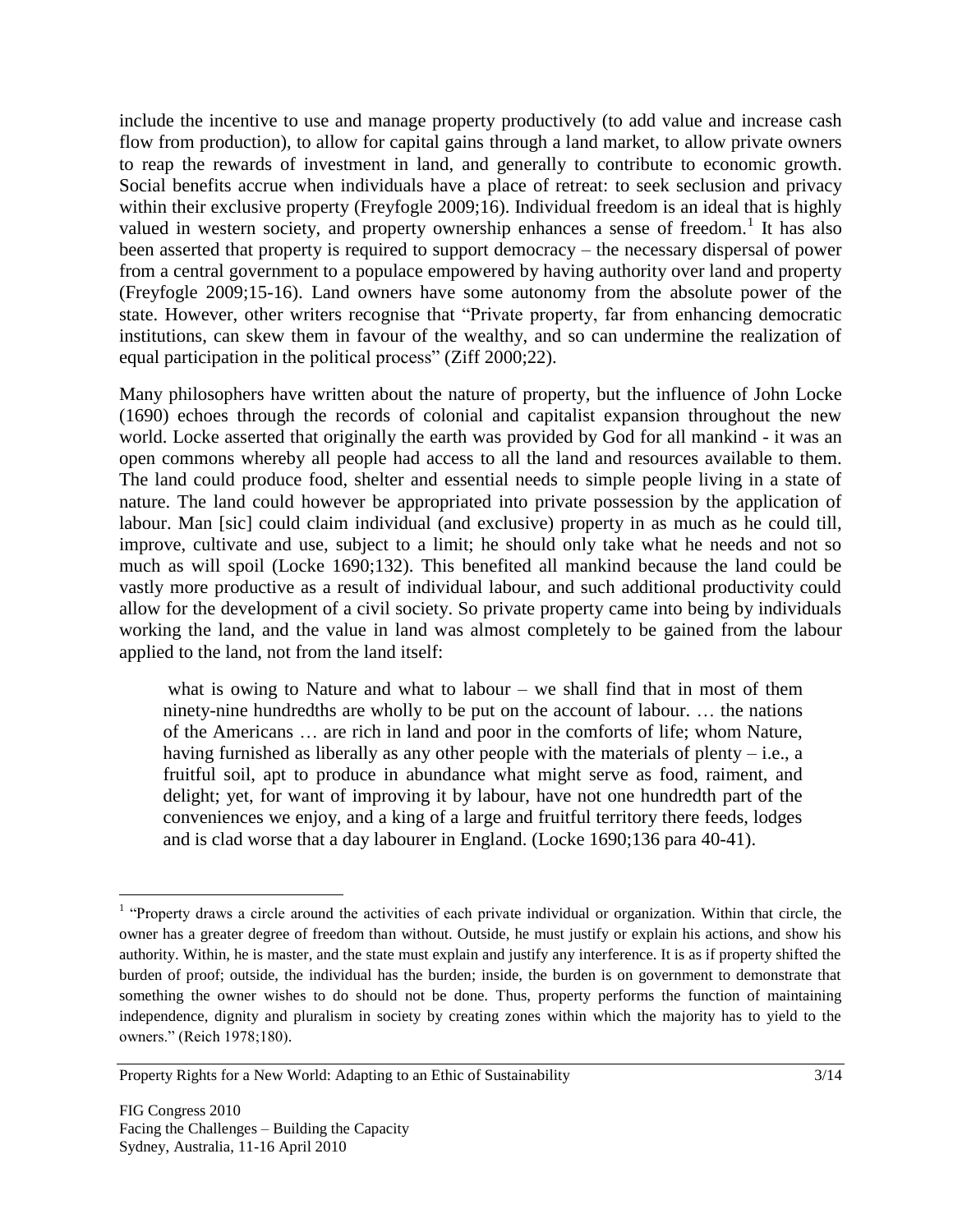Locke's justification for property asserts the right in property, but also expresses the duty to cultivate and produce on the land. This was supposedly the law of Nature – God's law – and inherently valid. The labour theory of property was applied in the minds of many colonial writers to justify the wastelands doctrine:

Who has the right to most land? He who has cultivated it. This is God's law, and all the chatter about rights of the natives to land, which they have let lie idle and unused for so many centuries, cannot do away with the fact that according to this, God"s law, they have established their right to a very small portion of these lands. Land should no more be considered property of the uncivilised human beings who find themselves upon it, but cannot use or improve it, than of the wild animals of a lower order who roam over it for food or prey, with as much but scarce more ignorance of its beneficial capabilities, and equal inability to turn them to use. (Nelson Examiner 1843).

Many other writers have developed arguments for a theory of property rights. For example, Tom Paine (1795) similarly recognised that originally the earth should be held in common by all people, but that appropriation into private ownership was justified because it promoted the common good. Private property facilitated increased productivity providing sustenance well beyond the owner, increased private and public wealth, and contributed to economic development. Interestingly, Paine recognised that the appropriation of land into private ownership produced social inequality between those who held land and those who did not - the claims for exclusive private property implicitly dispossessed others who were not owners. Property is about power and exclusion (Cohen 1927;158) and this clearly leads to inequality. Whether this is just or not depends on the public benefits that may be gained by the property regime. But Rousseau (1754) warns in his assault on private property:

The first man, who having fenced in a piece of land, said "This is mine," and found people naïve enough to believe him, that man was the founder of civil society. From how many crimes, wars, and murders, from how many horrors and misfortunes might not any one have saved mankind, by pulling up the stakes, or filling up the ditch, and crying to his fellows: Beware of listening to this impostor; you are undone if you once forget that the fruits of the earth belong to us all, and the earth itself to nobody. (Rousseau 1755b)

## **3. INDIGENOUS PROPERTY**

Tribal societies also developed systems of land use, management and allocation of rights in land, and many had very sophisticated property arrangements that supported the common good. Most however, did not aggregate these property rights into private property as known to western law (Freyfogle 2009;6). The land had special characteristics that emphasised the close relationship between the people and the land. The land was often conceived of as an ancestor, a mother, a part of the wider family of animate and inanimate beings. The relationship was evidenced by the responsibilities and duties that the people had towards the land. The land had inherent value; not because it could provide goods and services to humankind, but because the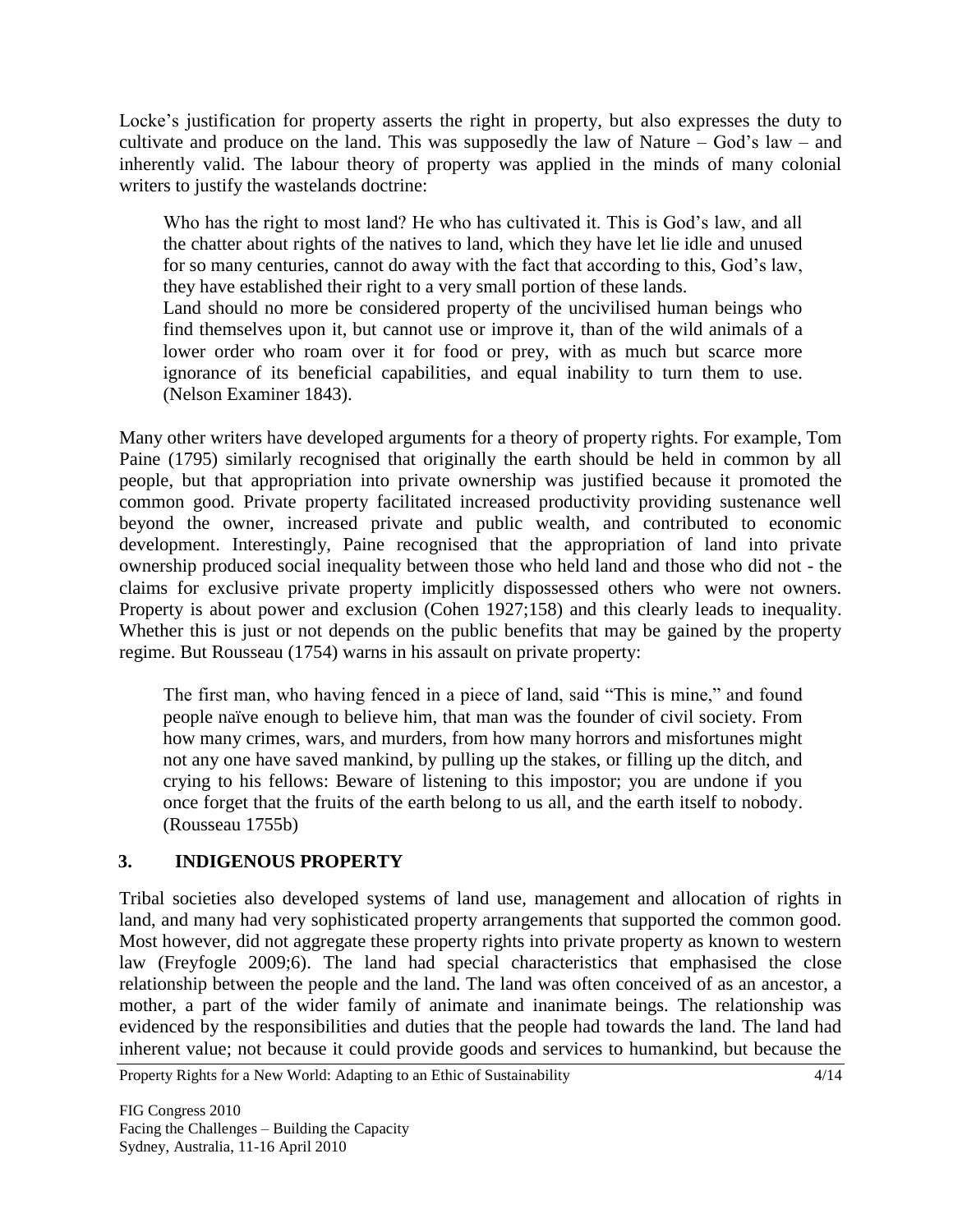land was more literally a gift from God - part of God"s creation. There were rights that attached to the land, but the land relationship was about the responsibilities that arise from occupation and from being part of that indigenous community. The attachment to the land was also illustrated by the responsibility to apply work to the land to enhance the connections to, and the wellbeing of family and community. In a general sense, this enabled the land to be used sustainably.

Most societies have at some stage realised the importance of living on this Earth sustainably although many have collapsed before they have been able to adapt to the inevitable changes brought by human carelessness of the Earth - a fate that has befallen some indigenous societies as well - Rapanui (Easter Island) for example.

## **4. COLONIAL EXPANSION**

The drivers promoting the colonisation of the new world included the push factor; the desire to escape from the increasingly industrialised, crowded and polluted urban centres of Britain, and the corresponding pull factor; the incentives to own property, to assert the dignified independence of production from ones own property. The Europeans came to settle and to tame new lands, and the legal, social and political institutions developed to support the rights attaching to private property. Private property was easily justified and a regime of rights was established that encouraged colonisation into the new world and enabled capitalism to thrive. Western tenure emphasised rights but relegated responsibility to an optional category.

## **5. SUSTAINABILITY**

The classic definition of sustainable development<sup>2</sup> suggests a concern for meeting the basic needs of people now and into the future, within the carrying capacity of the Earth. Along with maintaining ecological integrity, avoiding over-exploitation of resources, and ensuring that our emissions into the air, water and land (what may be seen as the global commons) do not exceed the absorptive capacity of the Earth, there is fundamentally within the concept of sustainability a concern for global equity. How can the disparity in access to the resources of this Earth be justified, where relatively few people are in control of the majority of resources, and relatively many are excluded from these resources necessary for the maintenance of even a basic level of needs?

Sustainability, therefore, implies achieving a level of equity such that all people have access to a basic level of resources, and that we use the land responsibly. That implies that we need to reduce our consumption, and abandon our focus on the exclusive nature of rights in individual property. It must refocus our institutions on the common good, and move us away from selfserving behaviour.

 $2^2$  see Brundtland - Our Common Future 1987. "Meeting the needs of the present generation without compromising the ability of the future generations to meet their own needs."

Property Rights for a New World: Adapting to an Ethic of Sustainability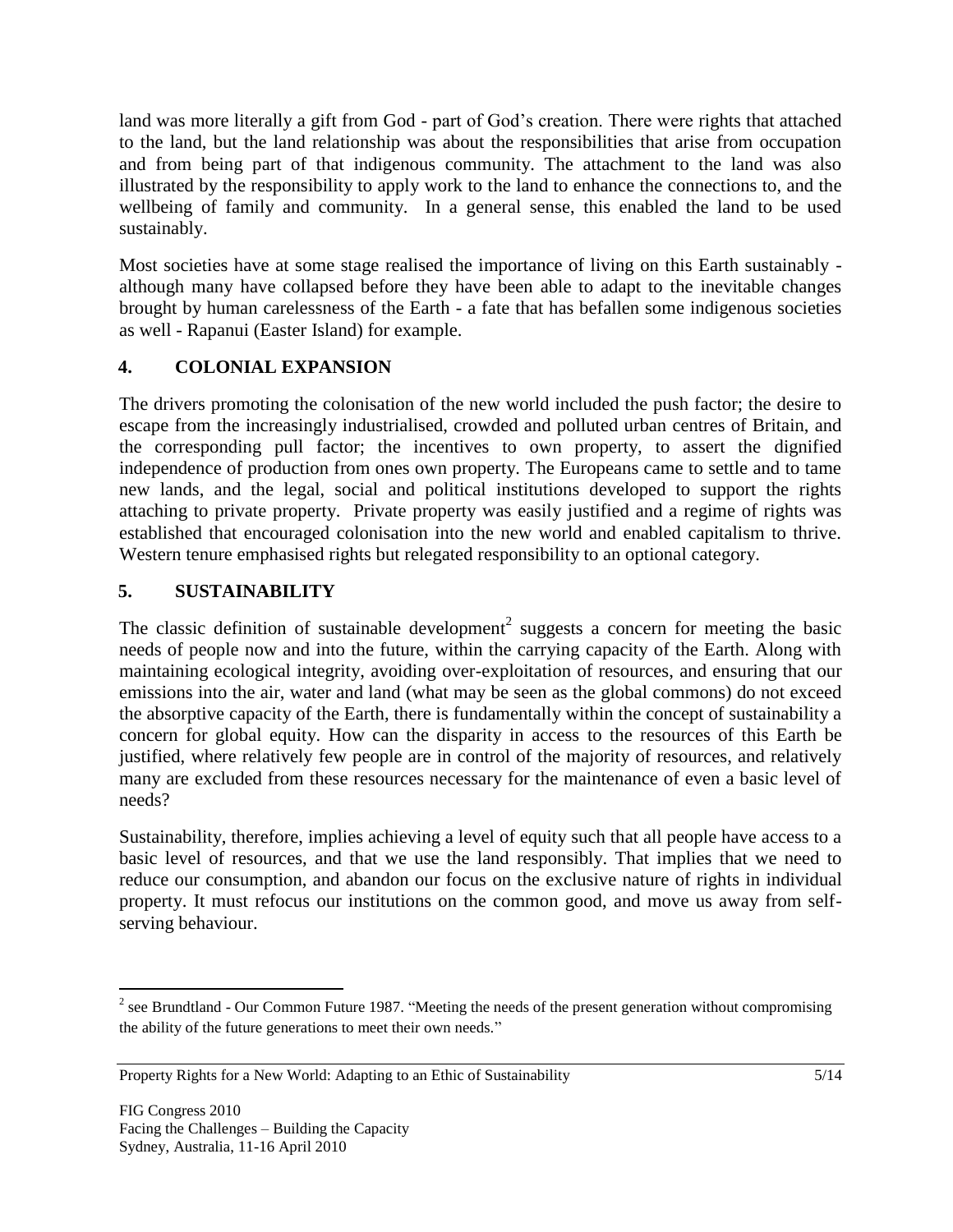## **6. HIGH COUNTRY AS CROWN LAND**

In New Zealand, the South Island high country is roughly defined as the land of the eastern foothills and high plateaus of the Southern Alps stretching from Southland, through Central Otago, inland Canterbury, and the Marlborough ranges, incorporating about 2.3 million hectares of leasehold land. Although much of this area (at least below a certain altitude) was originally forested, clearances (mostly by fire) have changed the land cover to open tussock land that is well suited to pastoral farming. The high country landscape is displayed as a fundamental image of New Zealand – the tussock sheep country against the backdrop of the snowy Southern Alps. It is also the land area now generally regarded as the home of the iconic New Zealand pioneer where those attributes of resourcefulness and independence are born. The land is primarily the home of the New Zealand merino (fine wool) industry. Merino sheep thrive in the extensive open and high altitude tussock lands, and this high country allows for high altitude summer grazing and winter pasturage in the lower valleys and river and lakeside plains - in other words, land and stock management requires the full range of high mountain tops and lower altitude land.

The high country is, and has always been, a fragile land, as indeed human existence and useful production has been fragile and vulnerable there. It was fundamentally for that reason that upon the settlement of new lands, this high country was retained in Crown ownership and control, so that limits on land use could be maintained by clearly constrained pastoral leases. The land could best be looked after by allowing only low density grazing. The land is still very susceptible to erosion, aggravated by over-grazing. It is also susceptible to rabbit infestation, exotic and invasive weed species, and extreme climatic hardships. The high country leaseholders have mostly farmed these lands with at least some consideration of their stewardship role on the land. Many of the pastoral leases have been passed down through several generations and, like property owners generally, the lessees have protected their investment by caring for the land. The leases are generally for 33 years and are then perpetually renewable, so the sale and purchase value of these leasehold properties appears to match the value of similar freehold properties – often selling for tens of millions of dollars.<sup>3</sup>

New demands for more land to be added to New Zealand"s conservation estate, for more diverse productive land uses (especially vinyards, but also for example, vehicle testing grounds), and for different recreational opportunities (adventure tourism, skiing, and the more traditional golf, hunting and fishing), have put more pressure on this high country, and more value can be extracted by non-pastoral uses.

A tenure review programme has been initiated by legislation<sup>4</sup> to allow for the voluntary freeholding of productive lands, the return of lands of significant inherent value to the Crown"s

 $\overline{a}$ <sup>3</sup> for example, the 78,000ha St James Station was sold to the Crown for \$40m in 2008.

<sup>&</sup>lt;sup>4</sup> Crown Pastoral Land Act 1998. section 24 objectives: sec 24 "To promote the management of the land in a way that is ecologically sustainable, To enable land capable of economic use to be freed from the management constraints resulting from its tenure (as pastoral leasehold), To enable the protection of significant inherent values of land by (i) creation of protective mechanisms, (ii) the restoration of the land concerned to full Crown ownership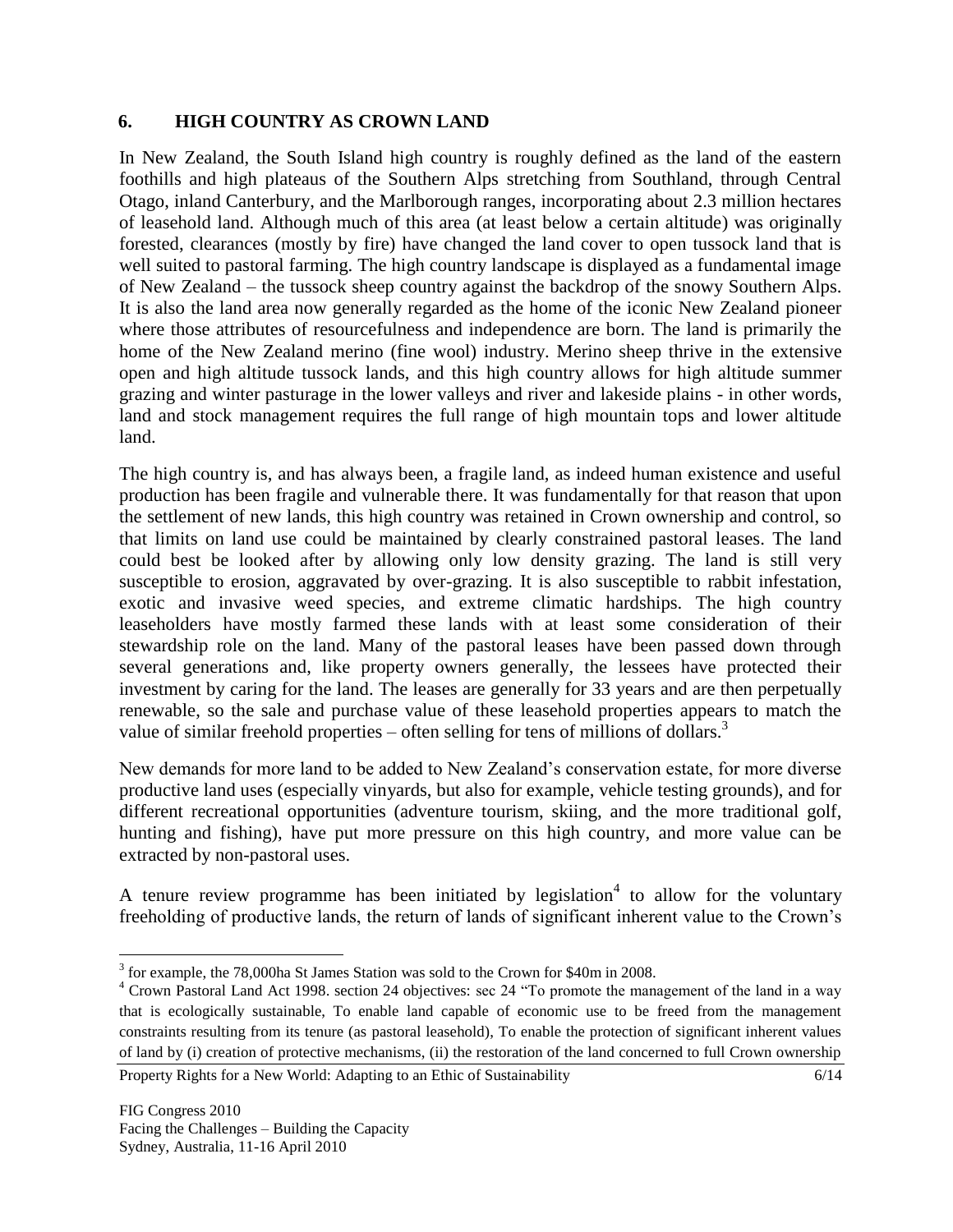conservation estate, and some lands to be retained under lease or some other control regime<sup>5</sup> to regulate land use. This process has allowed for the removal of the Crown"s lease restrictions in favour of the management processes under the Resource Management Act (RMA) administered by local and regional authorities. This has not necessarily enhanced the sustainable management of these lands. The Parliamentary Commissioner for the Environment states: "Tenure review seeks to remove management constraints from productive land, taking for granted that any adverse environmental effects will be controlled by RMA authorities. … but regional and local plans as they stand may not be able to adequately manage land use intensification in practice." (PCE 2009;77).

The process of tenure review has usually resulted in the high altitude lands reverting to Crown ownership to be added to the conservation estate, and the lower land converted to freehold ownership to be available for new production and unconstrained land use. While this transfer of property rights has often limited the farmers" opportunities to continue pastoral farming, it has allowed them to capture high additional value in development rights. These windfall benefits accruing to former leaseholders by gaining freehold property could have been granted to the community if there had been a will to prioritise sustainability or the common good ahead of private property rights. As Freyfogle has suggested, we should "get rid of any presumed right for landowners to initiate new land uses" (2009;22). The community should benefit from the increased value of the new tenure and development opportunities.

# **7. HIGH COUNTRY AS PRIVATE LAND**

The South Island high country has been held under some form of lease or pastoral license since the 1860s. The Crown holds the underlying title and the farmers lease the unimproved land for pastoral farming. The farmers then occupy, improve and manage the land for their purposes and retain ownership of all improvements and the means of production. The farmers therefore use and occupy the lease land in exactly the same way as if they were freehold owners, and have been well enculturated into the belief that they have a complete bundle of rights in the land (except for some legislative land use constraints).

This has enabled leaseholders to benefit from their investments in the land and the means of production, and to make sensible management decisions to care for their land. The objectives of the High Country Accord are "to convince the New Zealand government and the people that private ownership and stewardship is the best way to protect the environment, economy and cultural heritage of the South Island high country." (High Country Accord 2009). Indeed it would be difficult to argue against the proposition that the high country that is so highly valued for how it is, is in fact that way because of the specific management practices used for the last

<sup>5</sup> for example, conservation covenants

and control, and Subject to the above, to make easier (i) the securing of public access to and enjoyment of the land, and (ii) the freehold disposal of land."

Property Rights for a New World: Adapting to an Ethic of Sustainability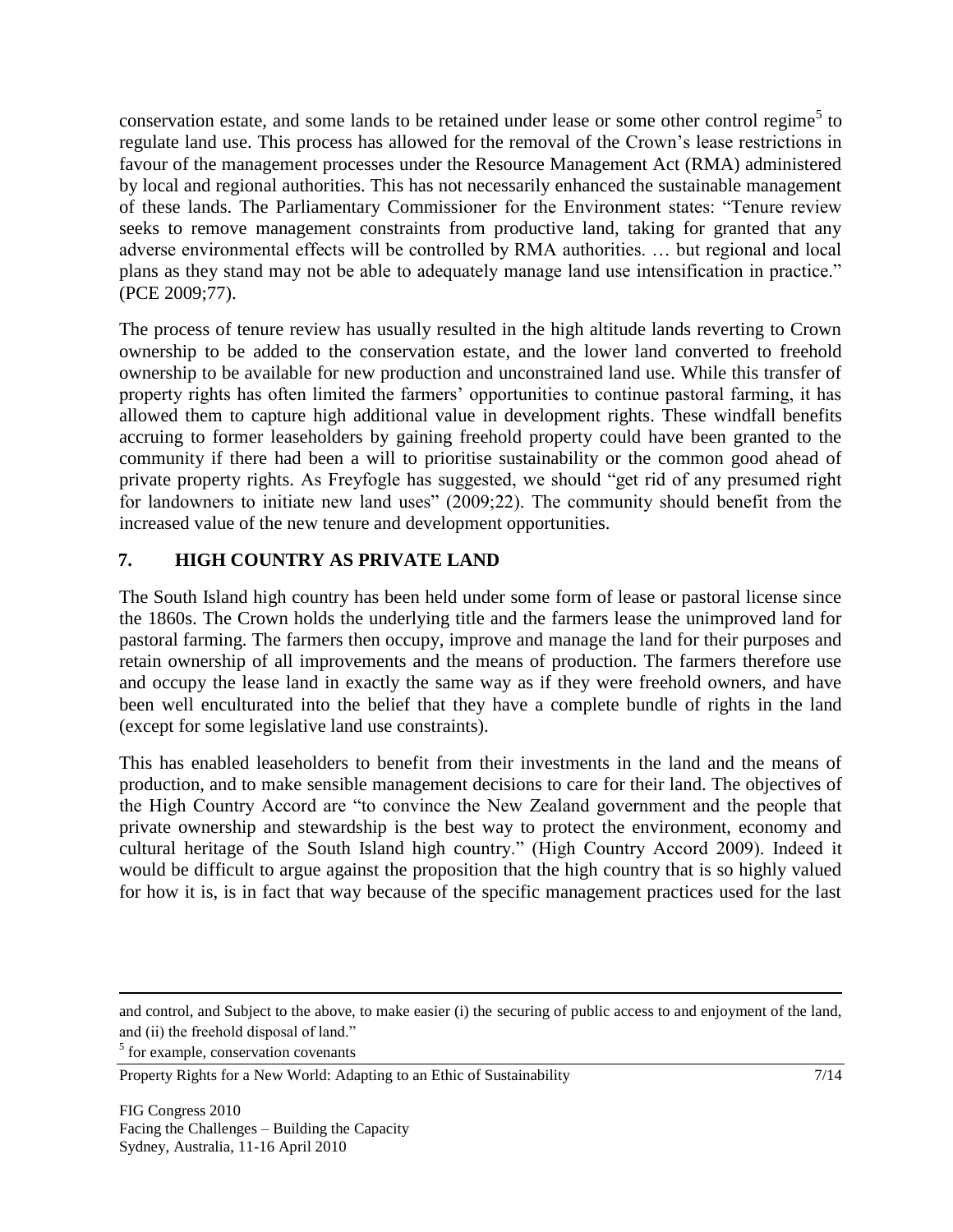150 years.<sup>6</sup> Perhaps those practices, facilitated by exclusive rights of possession, are enhancing the sustainability of those lands.

# **8. RECENT CASE LAW QUESTIONING PROPERTY RIGHTS.**

## **8.1 The New Zealand Fish and Game Council v Attorney-General 2009**

In 2009 the New Zealand High Court was called upon to examine the nature of the property right held by high country lessees particularly in respect to the right of public access on and over these lands. The argument therefore was very directly about the excluding power of the leaseholder over his or her lands. The Plaintiff was the New Zealand Fish and Game Council, a statutory body established (inter alia) to represent the public"s interests in fishing and hunting. The case, therefore, at least implicitly, was brought to claim the rights of the general public to access pastoral lease land; in other words, the common good against the continued protections of the exclusive interests of private property. The respondents were the Commissioner of Crown Lands and Trustees of the High Country Accord; representing the Crown as the underlying owners of the land, and the lessees as the current occupiers and perpetual possessors of the land.

The High Court began its analysis by stating that "The law generally provides that people who occupy property pursuant to a lease enjoy "exclusive possession"." (*NZ F&G* para 1). There was at least some uncertainty about the law in this respect. In Australia, the *Wik* decision<sup>7</sup> acknowledged that pastoral leases did not necessarily grant exclusive occupancy, and especially that the indigenous people had continuing rights of access to their lands and natural and cultural resources that had not been extinguished by the issue of a pastoral lease there. Various New Zealand critics of the government's high country tenure review process picked up on this distinction and advocated for a similar interpretation about the non-exclusive nature of New Zealand pastoral leases.

The High Court examined and analysed several Australian cases, and although the *Wik* case found in favour of non-exclusive rights attaching to pastoral leases,<sup>8</sup> other cases<sup>9</sup> "emphasised that exclusive possession was synonymous with legal possession, and brings the right to exclude others..."<sup>10</sup> and "The legal right of exclusive possession represents an interest in the land, and is protected by what is commonly referred to as the right to quiet enjoyment." (*NZ F&G* para 8).

It was clearly argued that in order for the pastoral lessees to undertake pastoral farming effectively, which was the purpose of their lease, they needed the ability to exclude. Essentially

 $6$  even in spite of the obvious failures of those practices: erosion caused by inappropriate over-grazing, rabbit infestations and exotic weed colonisation.

<sup>7</sup> *Wik Peoples v Queensland* [1996] HCA 187 CLR 1

 $8$  essentially because the leases were a creature of statute (not like common law leases), they did not expressly state that the lessee obtains exclusive possession, and the number and nature of the limits on the property mean that exclusive possession is not giver. (*NZ F&G* para 14)

<sup>&</sup>lt;sup>9</sup> for example *Western Australia v Ward* (2002) 213 CLR 1 (- the quote here is actually summarising McHugh's dissenting opinion), and *Wilson v Anderson* (2002) 213 CLR 401, <sup>10</sup> (*NZ F&G* para 8)

Property Rights for a New World: Adapting to an Ethic of Sustainability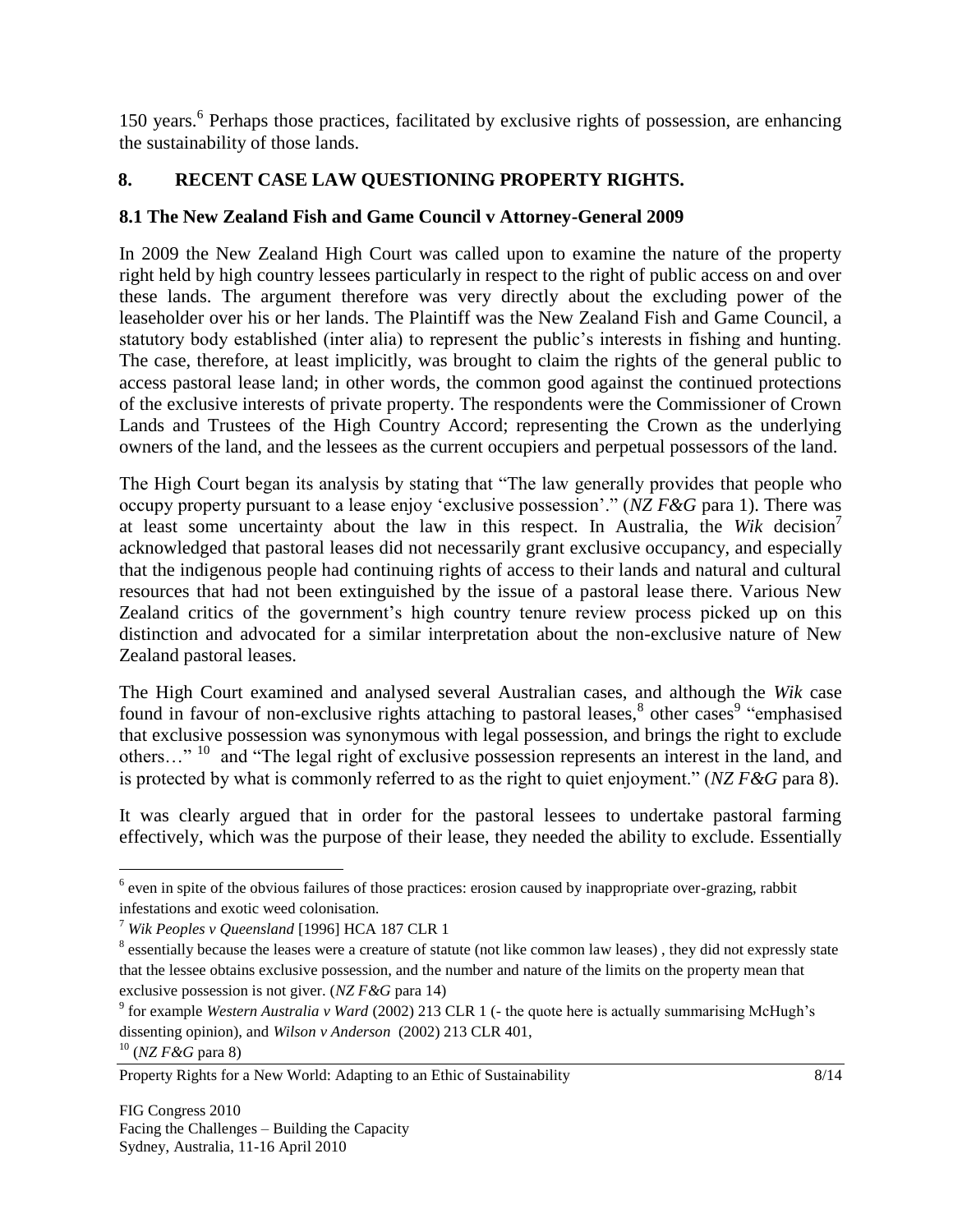it was found that "the lease was very similar to, if not identical with, a grant of the fee simple" (*NZ F&G* para 42). The leases are perpetually renewable, the lessee has an obligation to occupy, improve and use the land productively, so in essence they encompass similar rights to an estate in fee simple, except for some restrictions on use; the need to pay an annual lease fee, and then to necessarily negotiate the terms of the lease renewals.

The decision was a clear statement of support for the property rights of a lessee. The property rights approach is obviously well entrenched in New Zealand property law. The argument for, and consideration of a wider public interest supporting the common good was dismissed, and there was little indication that the privileges and responsibilities of property could be promoted. The court could have viewed ownership of land (the exclusive appropriation of it into private property) as a privilege, and as Mill has stated: "The privilege, or monopoly, is only defensible as a necessary evil; it becomes an injustice when carried to any point to which the compensating good does not follow it. … For instance, the exclusive right to the land for the purpose of cultivation does not imply an exclusive right to it for purposes of access; and no such right ought to be recognised, except to the extent necessary to protect the produce against damage, and the owner"s privacy against invasion" (J S Mill 1848;98).

## **8.2 Crown Lands v Minaret Station ltd 2009**

The second case involving the high country is a case brought to the Land Valuation Tribunal relating to the annual rental fees charged on these leases.<sup>11</sup> Since the creation of these leases, the rent fees have been set at 2% of the unimproved value of the land. It was assumed that this broadly related to the productive and economic potential of pastoral farming incomes. In 2007 the government proposed that a fair rent should include the other intrinsic and amenity values of the land - those public and common good values - spectacular locations and views of mountains and lakes. The increased rent would increase the government's income from these leases, decrease the ability of pastoral lessees to cover the costs of land management, and (as was suggested was the real reason for the proposed valuation policy) would force lessees into the tenure review process. In another victory for the pastoral lessees and for property rights, $12$  the Crown"s policy was ruled invalid and rentals should be based on the economic return available within the limits of the lease restrictions of land use.<sup>13</sup>

These issues, brought to the New Zealand courts, provide an opportunity to re-examine the place of property in the law. The decisions show that the law is remaining firm on finding for the continued observance of the powers and rights attaching to property. The alternative arguments supporting the duties and responsibilities attaching to property were not brought to the court,

<sup>11</sup> *Crown Lands v Minaret Station ltd*. DC DUN LVP2/05 [31 July 2009]

<sup>&</sup>lt;sup>12</sup> The headlines read "Minaret Station a victory for property rights" August 2009. (Federated Farmers 2009).

<sup>&</sup>lt;sup>13</sup> The farmers were on a roll with these decisions supporting their private property rights, and are tempted to take these issues further: "the High Country is not the only area in which the government need to focus its attention. Indeed, the Resource Management Act is crying out for compensation provisions to establish the right of lawful users to receive compensation should a property right be extinguished," Mr. Nicholson - President (Federated Farmers 2009).

Property Rights for a New World: Adapting to an Ethic of Sustainability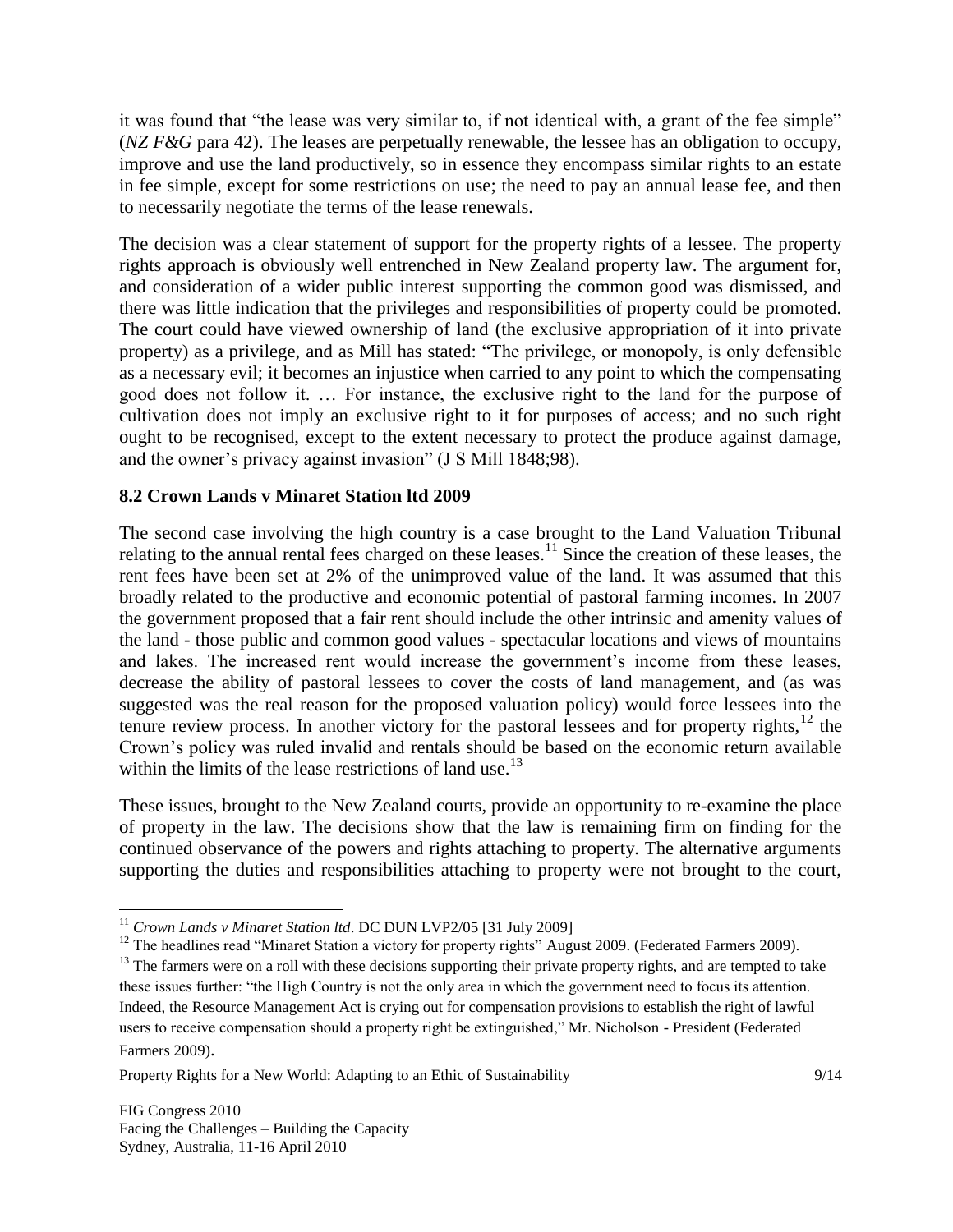probably because there is little legal precedent to support that view. Leadership supporting a new philosophy of property is required from the academy and politicians to promote social and political change. The courts necessarily over-simplify the conflicts by showing them as battles against a single landowner and the state, so a full understanding of the property rights debate is obscured. To incorporate the ethics of sustainability, the debates should include more characters: other landowners, landless people, adjoining communities, other life forms, natural ecosystems, future generations.

It may reasonably be expected that the Crown should actually be siding with the public in this democratic system, looking to sustainability in all its guises as a guiding objective. In fact, there is still a very strong advocacy from government (and, as we have seen in the cases presented here, from our common law courts) for the protections inherent in the property regime that has been the backbone of the capitalist growth of New Zealand since colonisation. There is little indication that this paradigm will be easily overturned by the demands of sustainability, of a new land ethic, or of a new covenant with the earth.

# **9. CONSTITUTIONAL CHANGE**

While most countries have a written constitution to guide the balance of power between the various branches of government and the people, and many countries have a specific provision in that constitution for the protection of private property, New Zealand currently has no written constitution and no explicit or entrenched protections of property. A proposal several years ago was introduced to parliament to extend the New Zealand Bill of Rights with a property right protection clause. At the time it was set aside, but it could potentially be reintroduced at any time. At the same time, several countries are proposing constitutional amendments in the opposite direction. Germany is looking at a proposal that states: "Property imposes duties. Its use should also serve the public well-being and the sustainability of natural conditions of life" (Bosselmann 2009;11). In a similar vein, Brazil"s constitution defines property rights to include environmental responsibility.

## **10. A LAND ETHIC**

In 1949 Aldo Leopold wrote of a new way of perceiving our relationship with the earth. His Land Ethic has become a classic – illustrating how land must be viewed as a "community to which we belong" (Leopold 1949;xviii) in order to care for the land. This ethic emphasises the moral responsibility all humankind has towards the land, and redirects us strongly away from asserting rights over our land as possession or commodity or property. Leopold understood that this may be an idealistic goal and, like sustainability, it is one that must be aimed at. "We shall never achieve harmony with land, any more than we shall achieve justice or liberty for people. In these higher aspirations the important thing is not to achieve, but to strive." (Leopold 1949).

The law and political policy do not account for love and respect for the land, so it may be expecting too much that court decisions reach beyond the precedent of centuries of increasing enforcement of property rights. Neither the land ethic nor even the principles of sustainability have made significant inroads on the legal standing of property rights.

Property Rights for a New World: Adapting to an Ethic of Sustainability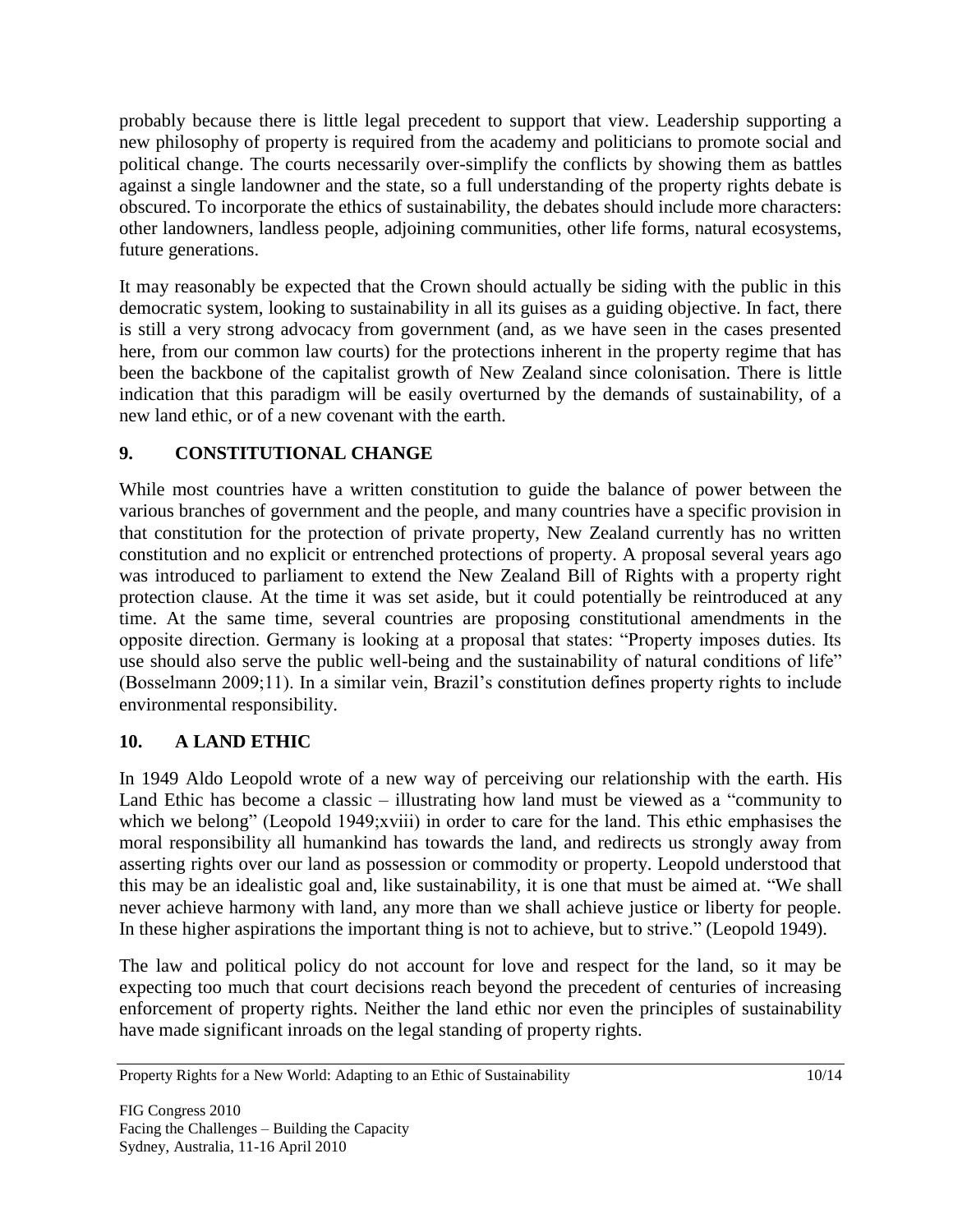## **11. THE EARTH CHARTER**

The Earth Charter is another relatively recent initiative to bring nations and their institutions to a new agreement about protecting land for the common good. The charter represents a new vision for the Earth; incorporating respect and care for the community of life, ecological integrity, social and economic justice, and democracy, nonviolence, and peace. It makes a passionate plea for sustainability: "Let ours be a time remembered for the awakening of a new reverence for life, the firm resolve to achieve sustainability, the quickening of the struggle for justice and peace, and the joyful celebration of life." (The Earth Charter).

# **12. A NEW COVENANT WITH THE EARTH**

A new covenant with earth requires the confirmations and assurances that come from knowing that we share a common human condition and that there are ways we can help one another accept and live by it. We require not only individual, but collective acceptance of the reality and rules with which we must abide if life in abundance is to continue to flourish on the finite planet. We need to promise to one another and to all cohabitants of Earth, present and future, that we will accept the same risks, and the same burdens we expect them to accept, and that we do this for their sakes as much or more than for our own. (Engel 2009).

## **13. CONCLUSIONS**

Private property has served the capitalist and colonial systems well. Property has facilitated the investment in production and access to and exploitation of resources. Private property is at the heart of capitalism; it allows for the means to create and accumulate wealth and promote economic growth. Property produced the concept of land as a commodity. When the earth supported a relatively low population, and seemingly held unlimited resources, parts of the earth flourished and provided a very comfortable, safe and healthy life for some societies – a reasonable goal for all people. But now whatever is left of the gift from God of all the earth to all the people is diminishing rapidly. It is evident that property ultimately degrades the common good. People are excluded, land accumulates in hands of the wealthy few, ecosystems are degraded, community interests are overridden. Private property allows for disproportionate and unequal possession of the earth that may increasingly cause conflict.

The environmental crisis will eventually force a change from this position. It is now widely recognised that the Earth is reaching its carrying capacity (if it has not already reached it), and the ideal of sustainability is being discussed widely and incorporated into international agreements and national legislation. Property has continued to provide for individual rights but it has often ceased to provide for the common good. The ethics of sustainability will require a change from an insistence to protect individual property to a concern for communal (i.e. humans within our limited ecosystem) welfare.

For the last 150 years, the common good has been generally interpreted as the economic good flowing from property to support our capitalist society and economic growth. Increasingly now, the common good is being reinterpreted as the retention of environmental integrity. Property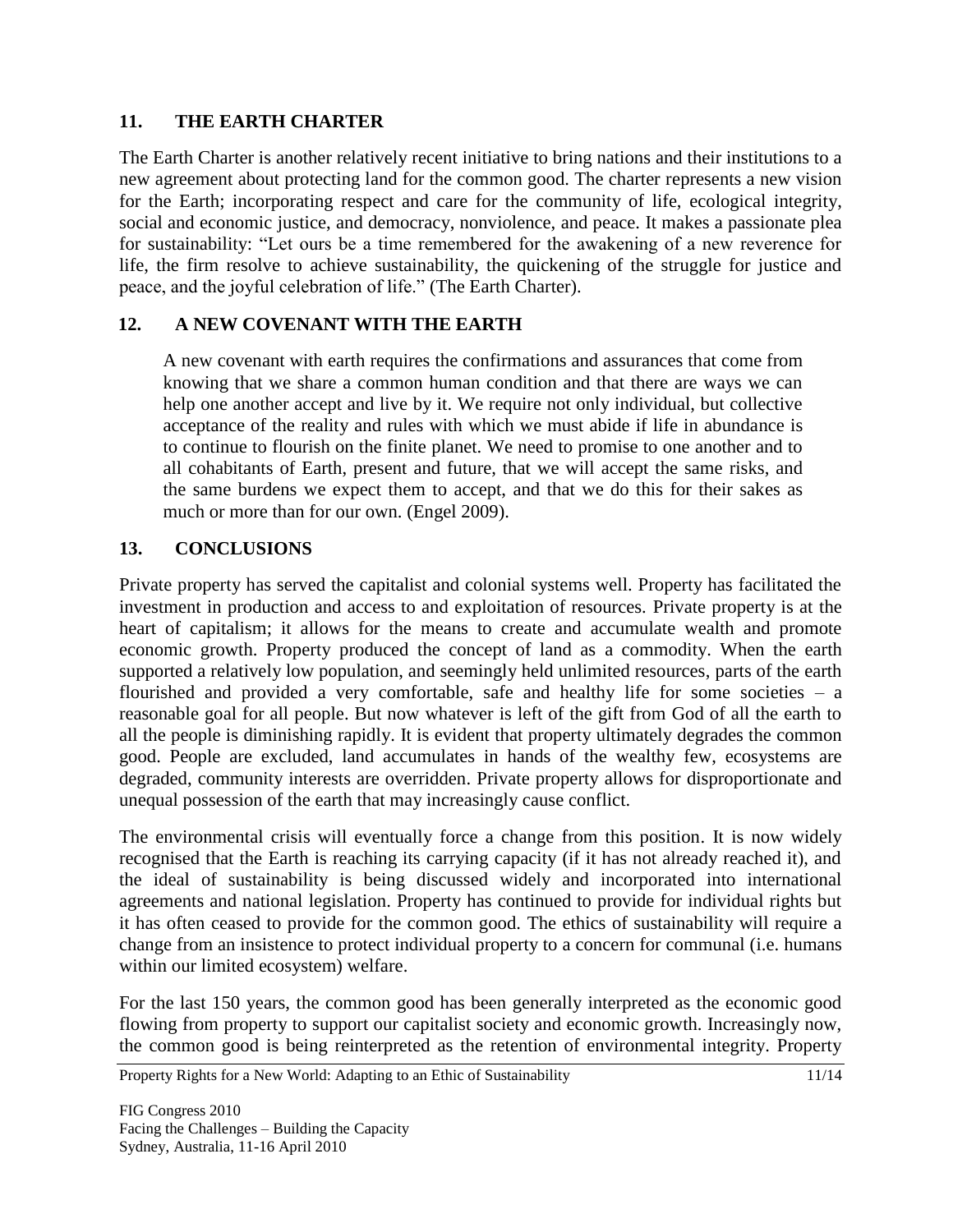needs to be re-evaluated to incorporate this new goal. There are several models that could guide a reconsideration of the land, and indeed the whole earth, as part of the common heritage of all humankind. Much could be gained by adopting a more indigenous perspective on the land, by applying the land ethic, and by adopting the Earth Charter.

However, the institutions of property cannot be overturned unilaterally or rapidly. There is strong evidence that property will be strenuously defended by those who hold it, and they must be encouraged to withdraw their defence of property, by understanding a new ethic of sustainability. Property "needs a good degree of stability over time" (Freyfogle 2009;19) so any re-formulation of the role expected of private property towards this land ethic or covenant must develop in some controlled way. Land owners should not expect an unchanging institution, but they should be given adequate notice of the necessary switch from a rights-based regime to a responsibility-based regime. $14$ 

In the conflict between property rights and sustainability, current institutions are still favouring private property rights over the wider common good. A new formulation about the limits of property needs to be developed, to address the needs of a world in crisis. And a view of the earth as described below, may help us take that path towards the common good:

Alone in space, alone in its life-supporting systems, powered by inconceivable energies, mediating them to us through the most delicate adjustments, wayward, unlikely, unpredictable, but nourishing, enlivening and enriching in the largest degree – is this not a precious home for all of us earthlings? Is it not worth our love? Does it not deserve all the inventiveness and courage and generosity of which we are capable to preserve it from degradation and destruction and, by doing so, to secure our own survival (Ward & Dubos 1972).

 $14$  and if it comes to conflict over the removal of land rights, then compensation should only be paid if it is in the best interests of the community (Freyfogle 2009;21).

Property Rights for a New World: Adapting to an Ethic of Sustainability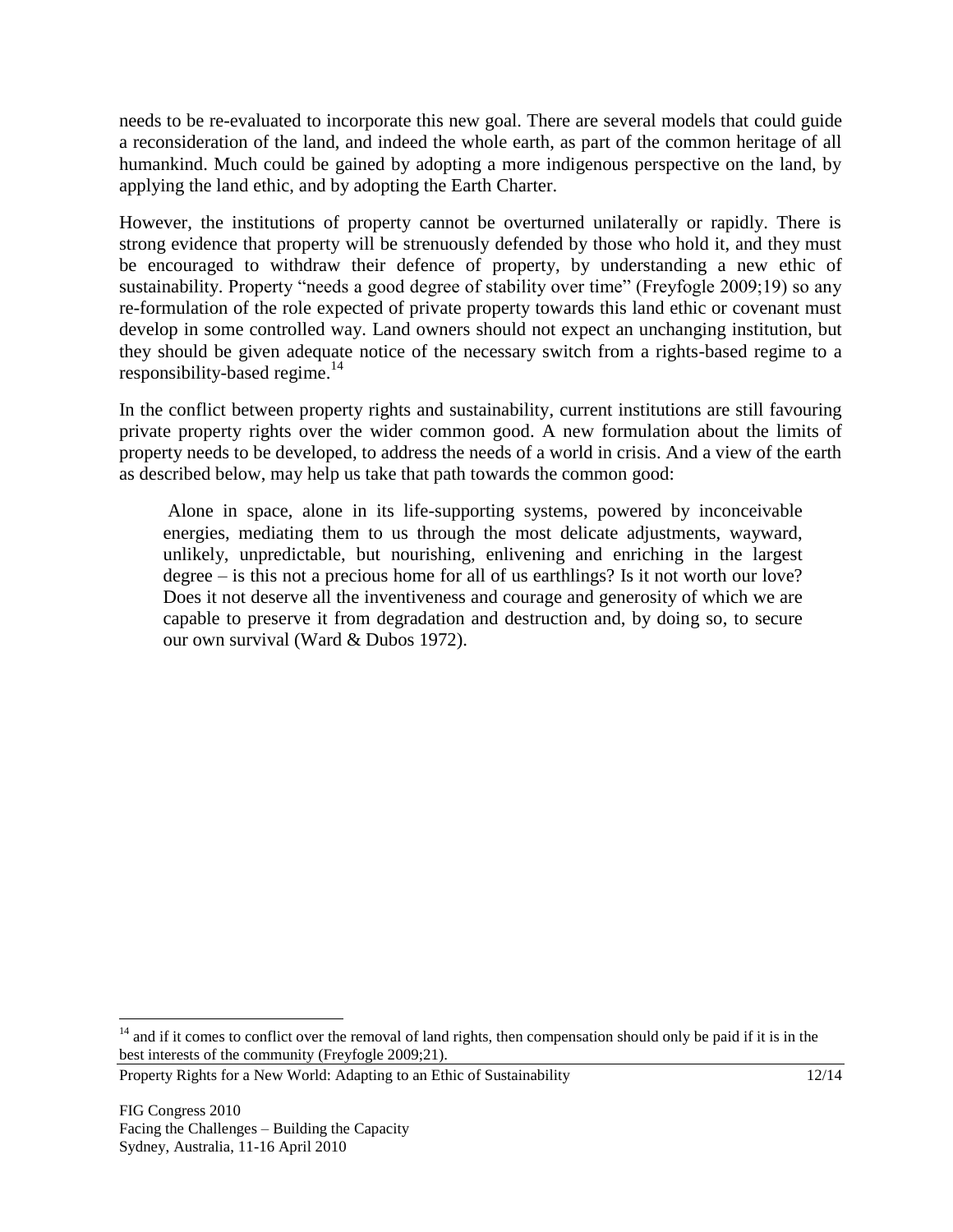## **REFERENCES**

Bosselmann, K. 2009. Property Rights and Sustainability: can they be reconciled? Conference: Property Rights and Sustainability: The Evolution of Property Rights to Meet Ecological Challenges. Auckland. New Zealand Centre for Environmental Law.

Brundtland, G. H., et al. 1987. *Our Common Future*: Report of the World Commission on Environment and Development. Oxford. Oxford University Press.

Cohen, M. 1978 (1927). Property and Sovereignty. *Property. Mainstream and Critical Positions*. C. B. MacPherson. Toronto, University of Toronto Press. p153-176.

Engel, J. R. 2009. Property: Faustian Pact or New Covenant with Earth? Conference: Property Rights and Sustainability: The Evolution of Property Rights to Meet Ecological Challenges. Auckland. New Zealand Centre for Environmental Law.

Federated Farmers, 2009. Press release. August 3<sup>rd</sup>. 'Minaret Station a victory for property rights."<http://www.scoop.co.nz/stories/BU0908/S00034.htm> accessed 21/09/09.

Freyfogle, E. T. 2009. The Evolution of Property Rights. Conference: Property Rights and Sustainability: The Evolution of Property Rights to Meet Ecological Challenges. Auckland, New Zealand Centre for Environmental Law.

Hardin, G. 1968. The Tragedy of the Commons. *Science* **162**(13): 1243.

High Country Accord. 2009. Our Objectives. <http://www.highcountryaccord.co.nz/index.php?page=19> accessed 21/09/09.

Leopold A. 1949. *A Sand County Almanac*. Oxford. Oxford University Press.

Locke, J. 1924 (1690). *Two Treatises of Government*. London. Dent.

Macpherson, C. B., Ed. 1978. *Property: Mainstream and Critical Positions*. Toronto. University of Toronto Press.

Mill, J. S. 1978 (1848). Of Property. *Property: Mainstream and Critical Positions*. C. B. MacPherson. Toronto. University of Toronto Press**:** 75-99.

Nelson Examiner 1843. as quoted by McAloon J. Resource Frontiers, Environment, and Settler Capitalism 1769-1860. in *Environmental Histories of New Zealand*. 2002. Pawson & Brooking (eds). Melbourne. Oxford University Press.

Paine, T. 1795. Agrarian Justice. <http://www.thomaspaine.org/Archives/agjst.html> accessed 21/09/09.

Parliamentary Commissioner for the Environment. 2009. *Change in the high country: Environmental stewardship and tenure review*. Wellington. Parliamentary Commissioner for the Environment.

Pawson, E. and T. Brooking, Eds. 2002. *Environmental Histories of New Zealand*. Melbourne. Oxford University Press.

Property Rights for a New World: Adapting to an Ethic of Sustainability